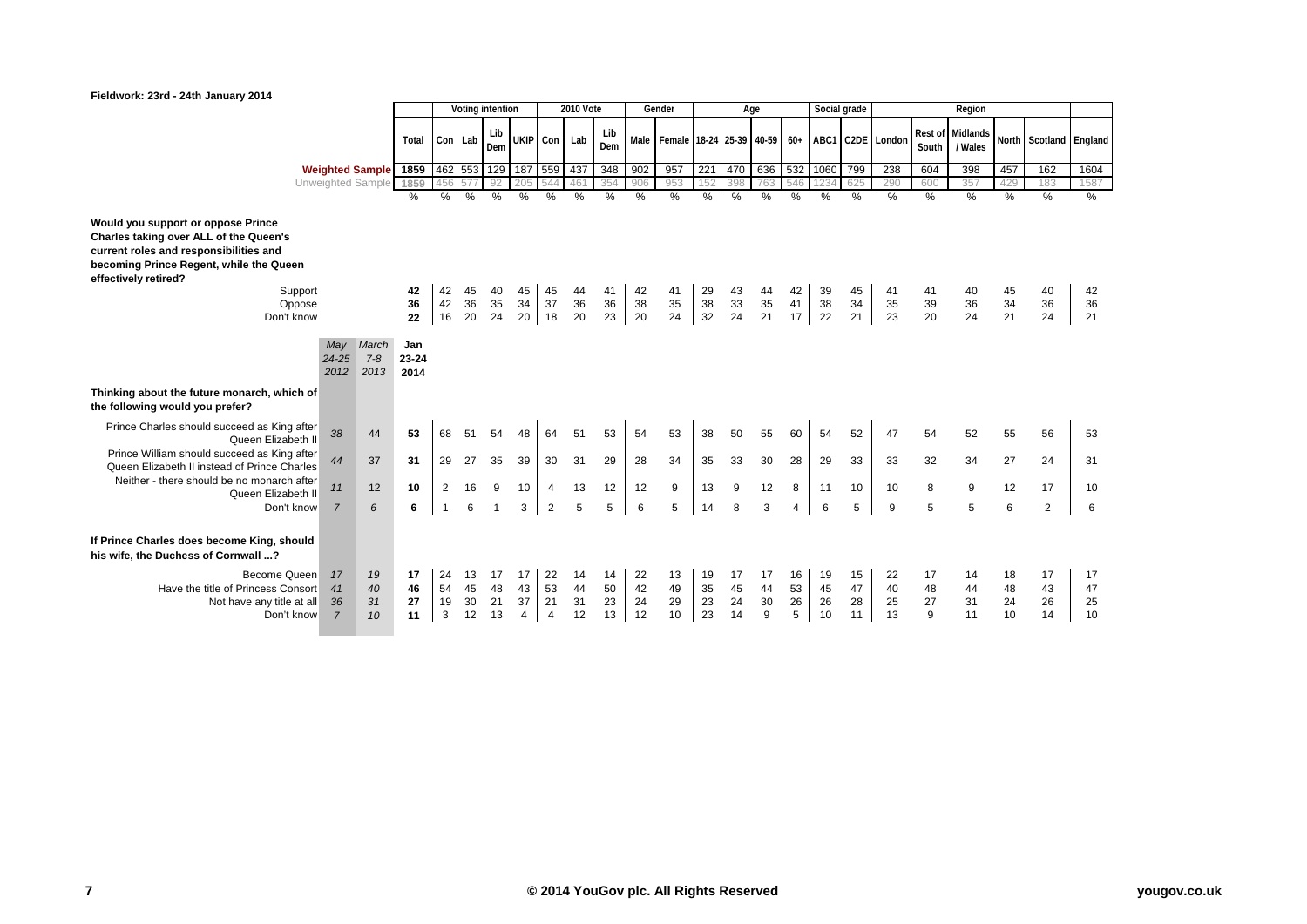|                                                                                                                                                     |       |         |    | Voting intention |                     |              | <b>2010 Vote</b> |            |      | Gender                                                             |     |               | Age |     | Social grade |     |     |                  | Region                                     |     |               |      |
|-----------------------------------------------------------------------------------------------------------------------------------------------------|-------|---------|----|------------------|---------------------|--------------|------------------|------------|------|--------------------------------------------------------------------|-----|---------------|-----|-----|--------------|-----|-----|------------------|--------------------------------------------|-----|---------------|------|
|                                                                                                                                                     | Total | Con Lab |    | Lib<br>Dem       |                     | UKIP Con Lab |                  | Lib<br>Dem |      | Male   Female   18-24   25-39   40-59   60+   ABC1   C2DE   London |     |               |     |     |              |     |     | Rest of<br>South | Midlands North Scotland England<br>/ Wales |     |               |      |
| <b>Weighted Sample</b>                                                                                                                              | 1859  |         |    |                  | 462 553 129 187 559 |              | 437              | 348        | 902  | 957                                                                | 221 | 470           | 636 | 532 | 1060 799     |     | 238 | 604              | 398                                        | 457 | 162           | 1604 |
| Unweighted Sample                                                                                                                                   | 1859  | 456     |    | 92               | 205                 |              | 461              | 354        | 906  | 953                                                                | 152 | 398           | 763 | 546 | 123          | 625 | 290 | 600              | 357                                        | 429 | 183           | 1587 |
|                                                                                                                                                     | %     | ℅       | %  | $\%$             | $\frac{0}{0}$       | %            | %                | %          | $\%$ | %                                                                  | %   | $\frac{0}{6}$ | %   | %   | %            | %   | %   | %                | %                                          | %   | $\frac{0}{0}$ | %    |
| Prince Charles has often spoken<br>ects he feels strongly about,<br>environment, architecture and<br>d alternative medicine.                        |       |         |    |                  |                     |              |                  |            |      |                                                                    |     |               |     |     |              |     |     |                  |                                            |     |               |      |
| s is increasingly standing in for<br>t state events do you think he<br>nould not continue to comment                                                |       |         |    |                  |                     |              |                  |            |      |                                                                    |     |               |     |     |              |     |     |                  |                                            |     |               |      |
| uld - it is appropriate for Charles to<br>comment publically on such issues                                                                         | 54    | 57      | 57 | 52               | 59                  | 55           | 55               | 56         | 54   | 55                                                                 | 55  | 56            | 56  | 51  | 53           | 56  | 56  | 54               | 52                                         | 56  | 58            | 54   |
| - it is not appropriate for Charles to                                                                                                              | 34    | 36      | 32 | 42               | 34                  | 37           | 33               | 36         | 35   | 33                                                                 | 23  | 30            | 34  | 42  | 36           | 31  | 32  | 35               | 36                                         | 33  | 31            | 34   |
| comment publically on such issues<br>Don't know                                                                                                     |       |         | 11 | 6                | $\overline{7}$      | 8            | 12               | 8          | 11   | 12                                                                 | 22  | 14            | 9   | 8   | 11           | 12  | 12  | 12               | 12                                         | 11  | 10            | 11   |
|                                                                                                                                                     | 12    | 6       |    |                  |                     |              |                  |            |      |                                                                    |     |               |     |     |              |     |     |                  |                                            |     |               |      |
| <b>Prince Charles has been</b><br>many different charities, most<br><b>Prince's Trust which runs</b><br>mentoring programmes for<br>ed young people |       |         |    |                  |                     |              |                  |            |      |                                                                    |     |               |     |     |              |     |     |                  |                                            |     |               |      |
| s is increasingly standing in for<br>t state events do you think he<br><b>nould continue with his</b><br>ork?                                       |       |         |    |                  |                     |              |                  |            |      |                                                                    |     |               |     |     |              |     |     |                  |                                            |     |               |      |
| I - Charles should continue with his<br>charity work at the same time                                                                               | 83    | 87      | 85 | 86               | 88                  | 86           | 83               | 88         | 79   | 87                                                                 | 78  | 80            | 85  | 85  | 85           | 81  | 76  | 87               | 81                                         | 83  | 81            | 83   |
| not - Charles should now step back                                                                                                                  | 9     |         | 8  | 10               | 8                   | 10           | 9                | 6          | 12   | $\overline{7}$                                                     | 5   | 10            | 9   | 11  | 9            | 10  | 14  | $\overline{7}$   | 10                                         | 8   | 13            | 9    |
| from his charity work<br>Don't know                                                                                                                 | 8     |         |    |                  | 4                   | 3            | 8                | 6          | 9    | $\overline{7}$                                                     | 17  | 10            | 6   | 5   | 6            | 9   | 10  | 6                | 9                                          | 9   | 6             | 8    |
|                                                                                                                                                     |       |         |    |                  |                     |              |                  |            |      |                                                                    |     |               |     |     |              |     |     |                  |                                            |     |               |      |

**In the past Prince Charles has o** out on subjects he feels strongly such as the environment, archite **planning and alternative medicine.**

**Now Charles is increasingly star the Queen at state events do you think he**  should or should not continue to **in this way?**

Should - it is appropriate<br>comment publically of Should not - it is not appropriate<br>comment publically on

**In the past Prince Charles has b** involved in many different charit **notably the Prince's Trust which runs**  training and mentoring program **disadvantaged young people**

**Now Charles is increasingly star the Queen at state events do you think he**  should or should continue with **charitable work?**

> Should - Charles should continue Should not - Charles should not<br>from his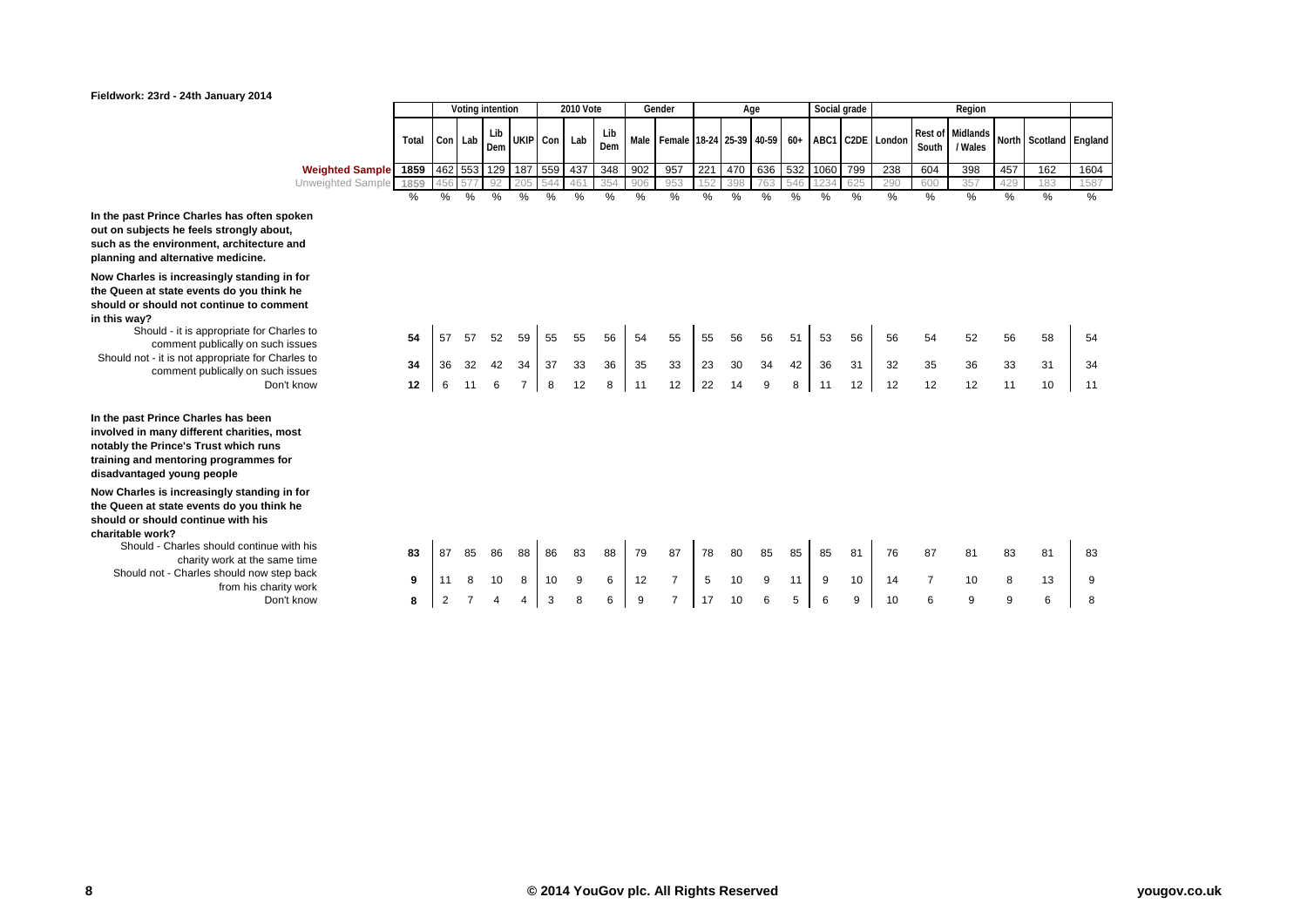# **You Gov** What the world thinks

### **Fieldwork: 23rd - 24th January 2014**

|                        |       |             |                                                                        | Voting intention |      |     | <b>2010 Vote</b> |            |     | Gender        |     |     | Age  |     |                  | Social grade |                                                                        |       | Reaion  |     |                                                        |      |
|------------------------|-------|-------------|------------------------------------------------------------------------|------------------|------|-----|------------------|------------|-----|---------------|-----|-----|------|-----|------------------|--------------|------------------------------------------------------------------------|-------|---------|-----|--------------------------------------------------------|------|
|                        | Total |             | Lib<br><b>UKIP</b><br>Con Lab<br>Con<br>Dem<br>462 553 129 187 559 437 |                  |      |     | Lab              | Lib<br>Dem |     |               |     |     |      |     |                  |              | Male   Female   18-24   25-39   40-59   60+   ABC1   C2DE   London   1 | South | / Wales |     | ndon   Rest of   Midlands   North   Scotland   England |      |
| <b>Weighted Sample</b> | 1859  |             |                                                                        |                  |      |     |                  | 348        | 902 | 957           | 221 |     |      |     | 470 636 532 1060 | . 799        | 238                                                                    | 604   | 398     | 457 | 162                                                    | 1604 |
| Unweighted Sample      | 1859  | $. 456$ 577 |                                                                        | 92               | つのち  | 544 | 461              | 354        | 906 | 953           | 152 | 398 | 763  | 546 |                  | 625          | 290                                                                    | 600   | 357     | 429 | 183                                                    | 1587 |
|                        | %     | %           | $\%$                                                                   |                  | $\%$ |     | $\%$             | $\%$       | %   | $\frac{0}{6}$ | %   | %   | $\%$ | %   | %                | %            |                                                                        | %     | %       | %   | $\%$                                                   | %    |

**Lord Rennard has been suspended from the Liberal Democrat party after allegations he behaved improperly towards a number of women when he was chief executive of the Liberal Democrats some years ago.**

**An investigation into Lord Rennard's behaviour found the accusations were "broadly credible", but that they could not be proved beyond doubt so Lord Rennard would not be disciplined. Alistair Webster QC, who led the inquiry, recommended that Lord Rennard apologise.**

**Lord Rennard says he is innocent of the accusations and cannot apologise for something he did not do. As a result he has been suspended from the party Do you think Lord Rennard should or should not apologise?**

Should - he has behaved wrongly and should say sorry

Should not - if he does not feel he has done anything wrong it would be wrong to say sorry

#### **If Lord Rennard does not apologise do you think he should or should not be expelled from the Liberal Democrats?**

Should be expelled - by not apologising he is Should not be expelled - there is no proof that he has done anything wrong<br>Don't know

| wrongly and should<br>say sorry            | 53 | 49 | 61 | 58 | 51 | 48 | 61 | 54 | 48 | 57 | 50 | 43 | 57 | 57 | 52 | 54 | 48 | 54 | 50 | 53 | 59 | 52 |
|--------------------------------------------|----|----|----|----|----|----|----|----|----|----|----|----|----|----|----|----|----|----|----|----|----|----|
| ot feel he has done<br>wrong to say sorry  | 29 | 37 | 25 | 22 | 38 | 37 | 25 | 25 | 35 | 23 | 23 | 33 | 28 | 29 | 29 | 29 | 31 | 27 | 30 | 29 | 26 | 30 |
| Don't know                                 | 18 | 14 | 15 | 20 | 11 | 15 | 14 | 21 | 17 | 20 | 27 | 24 | 15 | 14 | 19 | 17 | 21 | 19 | 19 | 18 | 15 | 19 |
| pologise do you<br>not be expelled<br>s?   |    |    |    |    |    |    |    |    |    |    |    |    |    |    |    |    |    |    |    |    |    |    |
| ot apologising he is<br>damaging the party | 47 | 45 | 54 | 54 | 47 | 43 | 56 | 52 | 46 | 48 | 42 | 37 | 52 | 52 | 48 | 46 | 43 | 46 | 47 | 51 | 49 | 47 |
| ere is no proof that<br>one anything wrong | 31 | 39 | 27 | 28 | 39 | 39 | 27 | 27 | 35 | 28 | 29 | 35 | 29 | 32 | 32 | 31 | 35 | 29 | 32 | 31 | 33 | 31 |
| Don't know                                 | 22 | 16 | 19 | 19 | 14 | 18 | 17 | 21 | 19 | 24 | 29 | 28 | 19 | 16 | 20 | 23 | 22 | 25 | 21 | 19 | 19 | 22 |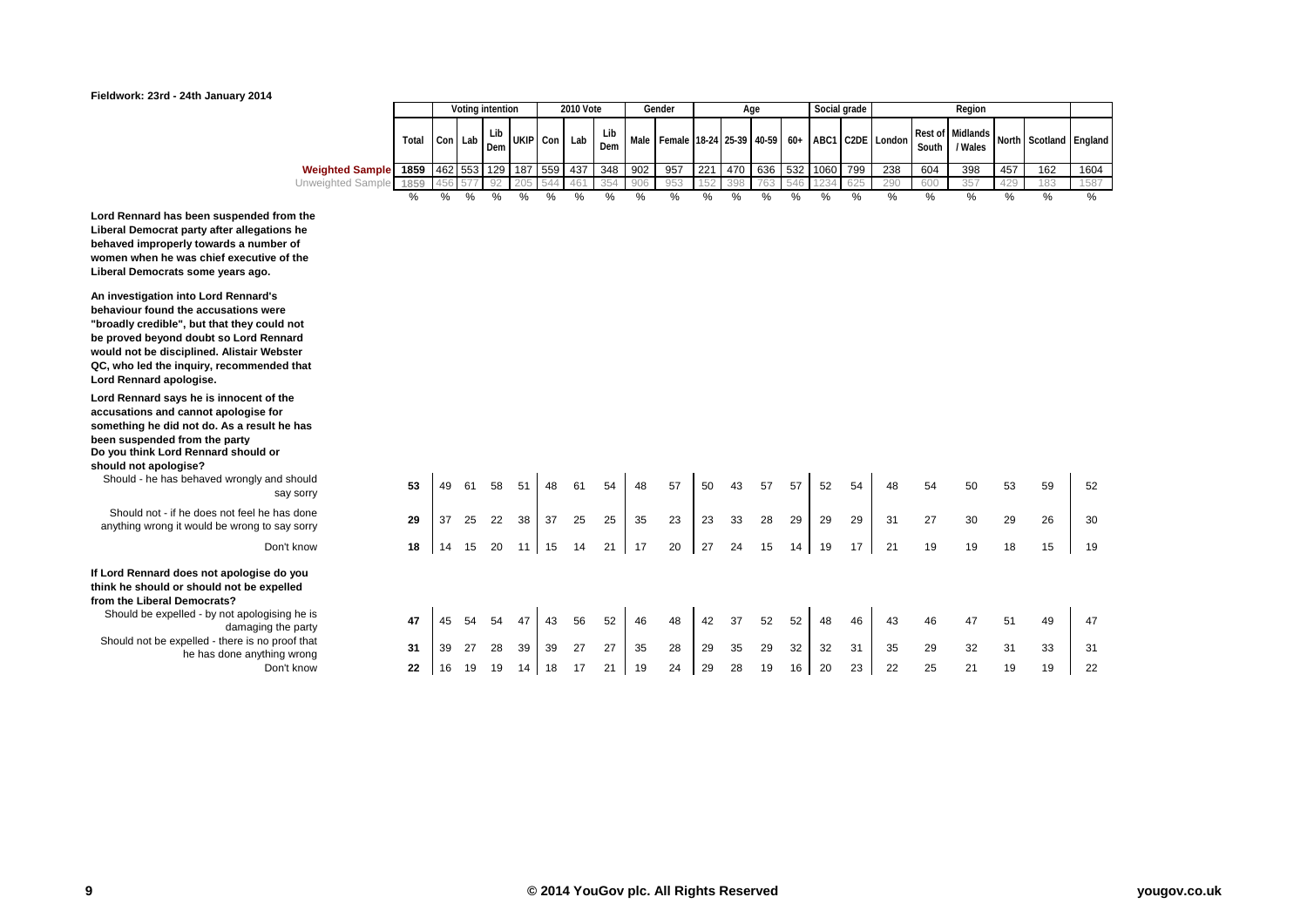

|                                                                                                                                                                                                 |          |          |          | Voting intention |                     |          | <b>2010 Vote</b> |                |               | Gender                                                             |                | Age      |                 |          | Social grade |          |          |               | Region                      |          |                        |          |
|-------------------------------------------------------------------------------------------------------------------------------------------------------------------------------------------------|----------|----------|----------|------------------|---------------------|----------|------------------|----------------|---------------|--------------------------------------------------------------------|----------------|----------|-----------------|----------|--------------|----------|----------|---------------|-----------------------------|----------|------------------------|----------|
|                                                                                                                                                                                                 | Total    |          | Con Lab  | Lib<br>Dem       | UKIP Con Lab        |          |                  | Lib<br>Dem     |               | Male   Female   18-24   25-39   40-59   60+   ABC1   C2DE   London |                |          |                 |          |              |          |          | South         | Rest of Midlands<br>/ Wales |          | North Scotland England |          |
| Weighted Sample 1859                                                                                                                                                                            |          |          |          |                  | 462 553 129 187 559 |          | 437              | 348            | 902           | 957                                                                | 221            | 470      | 636             |          | 532 1060     | 799      | 238      | 604           | 398                         | 457      | 162                    | 1604     |
| Unweighted Sample 1859                                                                                                                                                                          |          |          |          | -92              |                     | 544      | 461              | 354            | 906           | 953                                                                | 152            | 398      | 763             | 546      | 234          | 625      | 290      | 600           | 357                         | 429      | 183                    | 1587     |
|                                                                                                                                                                                                 | %        | $\%$     | %        | %                | %                   | %        | %                | %              | $\frac{0}{0}$ | %                                                                  | %              | %        | $\overline{\%}$ | %        | %            | %        | %        | $\frac{9}{6}$ | $\%$                        | %        | %                      | %        |
| How well or badly do you think Nick Clegg                                                                                                                                                       |          |          |          |                  |                     |          |                  |                |               |                                                                    |                |          |                 |          |              |          |          |               |                             |          |                        |          |
| has handled the issue of the allegations                                                                                                                                                        |          |          |          |                  |                     |          |                  |                |               |                                                                    |                |          |                 |          |              |          |          |               |                             |          |                        |          |
| against Lord Rennard?                                                                                                                                                                           |          |          |          |                  |                     |          |                  |                |               |                                                                    |                |          |                 |          |              |          |          |               |                             |          |                        |          |
| Very well                                                                                                                                                                                       | 2        | 3        | 3        |                  | 2                   |          | 3                |                | 2             | 2                                                                  |                | 3        |                 |          | 2            | 3        | 3        | 4             |                             | 2        | 0                      | 3        |
| Fairy well<br><b>TOTAL WELL</b>                                                                                                                                                                 | 15<br>17 | 15<br>18 | 18<br>21 | 33<br>40         | 6                   | 13<br>14 | 15<br>18         | 16<br>20       | 15<br>17      | 14<br>16                                                           | 14<br>15       | 20<br>23 | 12<br>13        | 13<br>17 | 16<br>18     | 13<br>16 | 14<br>17 | 17<br>21      | 11<br>12                    | 13<br>15 | 20<br>20               | 14<br>17 |
| Fairly badly                                                                                                                                                                                    | 31       | 36       | 30       | 26               | 32                  | 36       | 27               | 29             | 33            | 29                                                                 | 33             | 26       | 31              | 34       | 34           | 27       | 31       | 31            | 30                          | 30       | 36                     | 31       |
| Very badly                                                                                                                                                                                      | 25       | 24       | 29       | 3                | 44                  | 29       | 31               | 22             | 31            | 19                                                                 | $\overline{7}$ | 16       | 30              | 34       | 24           | 26       | 25       | 20            | 28                          | 28       | 25                     | 25       |
| <b>TOTAL BADLY</b>                                                                                                                                                                              | 56       | 60       | 59       | 29               | 76                  | 65       | 58               | 51             | 64            | 48                                                                 | 40             | 42       | 61              | 68       | 58           | 53       | 56       | 51            | 58                          | 58       | 61                     | 56       |
| Don't know                                                                                                                                                                                      | 27       | 22       | 21       | 31               | 18 <sup>1</sup>     | 22       | 24               | 28             | 18            | 35                                                                 | 45             | 35       | 26              | 14       | 24           | 31       | 27       | 29            | 29                          | 26       | 18                     | 28       |
| And does the way the Liberal Democrat<br>party have handled the allegations about<br>Lord Rennard make you think more<br>positively or negatively about them, or does<br>it make no difference? |          |          |          |                  |                     |          |                  |                |               |                                                                    |                |          |                 |          |              |          |          |               |                             |          |                        |          |
| Has made me view the Liberal Democrats<br>more negatively                                                                                                                                       | 19       | 24       | 19       | 15               | 20                  | 21       | 19               | 24             | 23            | 16                                                                 | 12             | 15       | 22              | 23       | 21           | 17       | 15       | 16            | 20                          | 26       | 19                     | 20       |
| Has made me view the Liberal Democrats<br>more positively                                                                                                                                       | 5        |          |          | 11               | $\Omega$            |          |                  | $\overline{4}$ | 5             | 5                                                                  | 3              | 11       | 3               | 3        | 4            | 6        | 11       | 6             | $\overline{2}$              | 3        | $\overline{7}$         | 5        |
| Has made no difference - I had a positive view<br>of the Liberal Democrats and still do                                                                                                         | 12       |          |          | 60               | 6                   | 10       | 8                | 26             | 13            | 11                                                                 | 8              | 14       | 11              | 13       | 14           | 10       | 15       | 15            | 11                          | 9        | 10                     | 13       |
| Has made no difference - I had a negative view<br>of the Liberal Democrats and still do                                                                                                         | 44       |          | 51       | 2                | 69                  | 48       | 54               | 27             | 45            | 43                                                                 | 38             | 33       | 47              | 52       | 43           | 46       | 37       | 40            | 51                          | 44       | 51                     | 42       |
| Don't know                                                                                                                                                                                      | 19       | 14       | 15       | 13               | 5                   | 14       | 15               | 19             | 13            | 25                                                                 | 39             | 26       | 16              | 10       | 18           | 22       | 23       | 23            | 17                          | 18       | 13                     | 20       |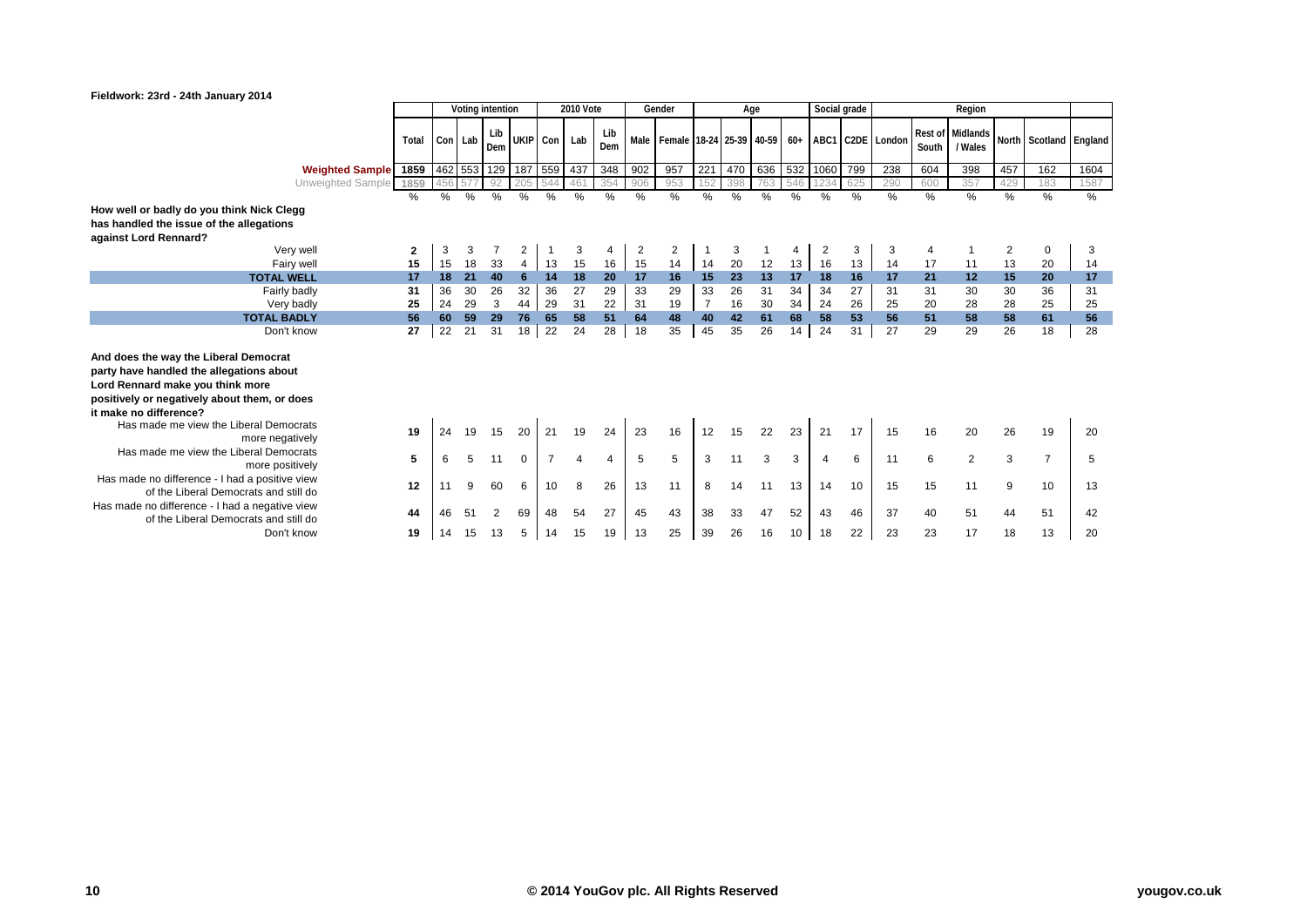

|                                                                                                                                                                                                                                                                        |                      |                       |          | Voting intention |          |          | <b>2010 Vote</b> |                |               | Gender                   |                |                | Age            |               | Social grade |          |             |                  | Region              |                |                  |                |
|------------------------------------------------------------------------------------------------------------------------------------------------------------------------------------------------------------------------------------------------------------------------|----------------------|-----------------------|----------|------------------|----------|----------|------------------|----------------|---------------|--------------------------|----------------|----------------|----------------|---------------|--------------|----------|-------------|------------------|---------------------|----------------|------------------|----------------|
|                                                                                                                                                                                                                                                                        | Total                | Con Lab               |          | Lib<br>Dem       | UKIP Con |          | Lab              | Lib<br>Dem     | Male          | Female 18-24 25-39 40-59 |                |                |                | $60+$         | ABC1         |          | C2DE London | Rest of<br>South | Midlands<br>/ Wales | North          | Scotland England |                |
| <b>Weighted Sample</b>                                                                                                                                                                                                                                                 | 1859 462 553 129 187 |                       |          |                  |          | 559      | 437              | 348            | 902           | 957                      | 221            | 470            | 636            | 532           | 1060 799     |          | 238         | 604              | 398                 | 457            | 162              | 1604           |
| Unweighted Sample                                                                                                                                                                                                                                                      | 1859                 |                       |          | 92               |          |          | 46 <sup>°</sup>  | 354            | 906           | 953                      | 152            | 398            | 763            | 546           |              | 625      | 290         | 600              | 357                 | 429            | 183              | 1587           |
|                                                                                                                                                                                                                                                                        | %                    | %                     | %        | %                | %        | %        | $\frac{0}{6}$    | %              | $\frac{0}{6}$ | $\frac{0}{6}$            | %              | %              | $\frac{0}{2}$  | $\frac{0}{6}$ | %            | %        | %           | $\frac{0}{0}$    | $\frac{0}{6}$       | $\frac{0}{0}$  | $\%$             | %              |
| From what you have seen or heard about<br>the allegations against Lord Rennard, how<br>serious would you say they are?                                                                                                                                                 |                      |                       |          |                  |          |          |                  |                |               |                          |                |                |                |               |              |          |             |                  |                     |                |                  |                |
| Very serious - they should warrant police<br>involvement and prosecution                                                                                                                                                                                               | 20                   | 17                    | 28       | 13               | 21       | 18       | 25               | 19             | 22            | 19                       | 19             | 15             | 24             | 20            | 18           | 23       | 23          | 18               | 20                  | 21             | 25               | 20             |
| Fairly serious - the full party investigation was<br>appropriate but it shouldn't be a police matter                                                                                                                                                                   | 30                   | 32                    | 33       | 36               | 22       | 29       | 32               | 34             | 30            | 29                       | 31             | 29             | 31             | 28            | 32           | 26       | 28          | 32               | 31                  | 25             | 33               | 29             |
| Not very serious - the alleged behaviour was<br>inappropriate and unacceptable, but not a<br>major issue                                                                                                                                                               | 21                   | 31                    | 16       | 26               | 23       | 27       | 16               | 20             | 21            | 20                       | 12             | 20             | 17             | 29            | 21           | 20       | 21          | 20               | 22                  | 22             | 16               | 21             |
| Not serious at all - the whole issue has been<br>exaggerated and taken far too seriously                                                                                                                                                                               | $\overline{7}$       | $\overline{7}$        |          | 4                | 19       | 10       | 5                | $\overline{7}$ | 8             | 5                        | 3              | $\overline{4}$ | $\overline{7}$ | 10            | 6            | 8        | 8           | 5                | 9                   | $\overline{7}$ | 4                | $\overline{7}$ |
| Don't know                                                                                                                                                                                                                                                             | 23                   | 13                    | 19       | 21               | 15       | 17       | 22               | 20             | 18            | 27                       | 34             | 32             | 20             | 13            | 22           | 23       | 21          | 25               | 19                  | 24             | 22               | 23             |
| Nov<br>28-29<br>2013<br>Later this year there will be a referendum on<br>whether or not Scotland should become an<br>independent country<br>How likely or unlikely do you think it is that<br>Scotland will vote to become independent in<br>the referendum this year? | Jan<br>23-24<br>2014 |                       |          |                  |          |          |                  |                |               |                          |                |                |                |               |              |          |             |                  |                     |                |                  |                |
| 9<br>Very likely                                                                                                                                                                                                                                                       | 9                    | 6                     | 12       | 10               | 9        | 5        | 11               | 9              | 9             | 10                       | $\overline{7}$ | 10             | 10             | 8             | 8            | 11       | 8           | 10               | 10                  | $\overline{7}$ | 12               | 9              |
| 22<br>Fairly likely                                                                                                                                                                                                                                                    | 26                   | 24                    | 27       | 35               | 24       | 24       | 28               | 28             | 20            | 31                       | 25             | 33             | 27             | 19            | 24           | 28       | 30          | 28               | 26                  | 23             | 18               | 26             |
| <b>TOTAL LIKELY</b><br>31                                                                                                                                                                                                                                              | 35<br>39             | 30 <sub>2</sub><br>43 | 39<br>37 | 45<br>45         | 33<br>40 | 29<br>44 | 39<br>35         | 37             | 29            | 41                       | 32<br>35       | 43<br>32       | 37<br>39       | 27<br>48      | 32<br>42     | 39<br>36 | 38          | 38               | 36                  | 30             | 30<br>39         | 35             |
| Fairly unlikely<br>41<br>14<br>Very unlikely                                                                                                                                                                                                                           | 13                   | 19                    | 12       | 6                | 14       | 16       | 14               | 46<br>8        | 44<br>18      | 34<br>8                  | 13             | 12             | 14             | 12            | 14           | 11       | 39<br>14    | 38<br>10         | 37<br>12            | 43<br>12       | 22               | 40<br>12       |
| <b>TOTAL UNLIKELY</b><br>55                                                                                                                                                                                                                                            | 52                   | 62                    | 49       | 51               | 54       | 60       | 49               | 54             | 62            | 42                       | 48             | 44             | 53             | 60            | 56           | 47       | 53          | 48               | 49                  | 55             | 61               | 52             |
| 15<br>Don't know                                                                                                                                                                                                                                                       | 13                   | 8                     | 12       | 5                | $13$ 11  |          | 12               | 10             | 9             | 17                       | 20             | 13             | 10             | 13            | 12           | 15       | 10          | 14               | 15                  | 13             | 9                | 13             |
| Economically, do you think England and<br>Wales would be financially better off or<br>worse off if Scotland became independent?                                                                                                                                        |                      |                       |          |                  |          |          |                  |                |               |                          |                |                |                |               |              |          |             |                  |                     |                |                  |                |
| Better off<br>28                                                                                                                                                                                                                                                       | 25                   | 39                    | 18       | 21               | 38       | 37       | 19               | 24             | 31            | 20                       | 20             | 26             | 25             | 28            | 28           | 22       | 31          | 30               | 25                  | 25             | $\overline{4}$   | 28             |
| 23<br>Worse off                                                                                                                                                                                                                                                        | 28                   | 24                    | 33       | 36               | 21       | 23       | 32               | 29             | 30            | 26                       | 38             | 29             | 26             | 25            | 32           | 23       | 25          | 24               | 26                  | 27             | 52               | 26             |
| 30<br>No different<br>19<br>Don't know                                                                                                                                                                                                                                 | 29<br>18             | 24<br>13              | 33<br>16 | 24<br>18         | 30<br>12 | 26<br>14 | 32<br>17         | 30<br>16       | 28<br>12      | 29<br>24                 | 21<br>21       | 24<br>21       | 32<br>17       | 32<br>16      | 25<br>15     | 33<br>22 | 26<br>17    | 25<br>21         | 30<br>20            | 32<br>16       | 33<br>11         | 28<br>18       |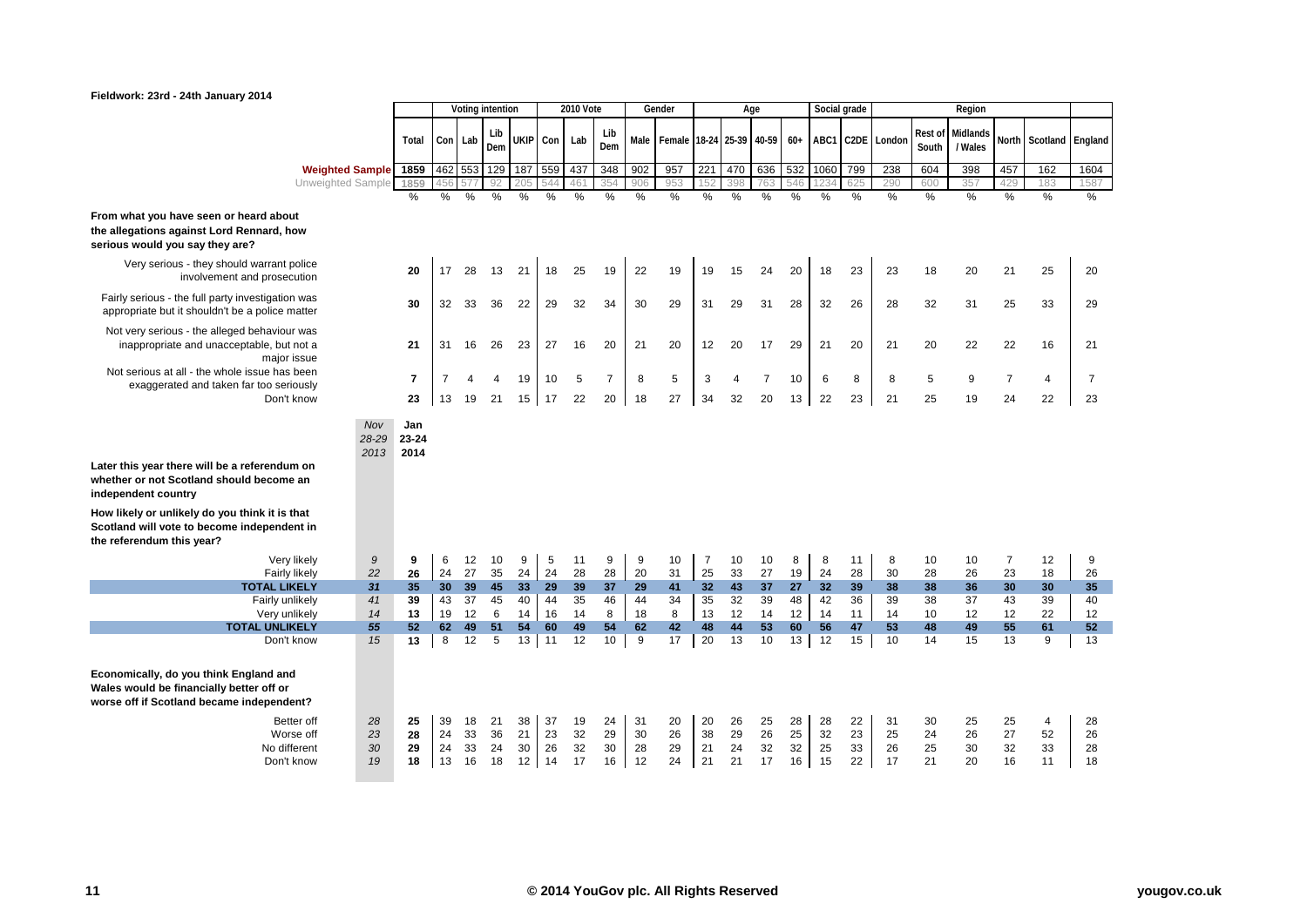## YouGov What the world thinks

### **Fieldwork: 23rd - 24th January 2014**

|                                                                               |                      |                      |                |             | Voting intention |         |                     | <b>2010 Vote</b> |            |         | Gender                   |         |         | Age     |        | Social grade |         |                  |                         | Region               |               |                |               |
|-------------------------------------------------------------------------------|----------------------|----------------------|----------------|-------------|------------------|---------|---------------------|------------------|------------|---------|--------------------------|---------|---------|---------|--------|--------------|---------|------------------|-------------------------|----------------------|---------------|----------------|---------------|
|                                                                               |                      | Total                |                | Con Lab     | Lib<br>Dem       |         | UKIP Con Lab        |                  | Lib<br>Dem | Male    | Female 18-24 25-39 40-59 |         |         |         | $60+$  |              |         | ABC1 C2DE London | <b>Rest of</b><br>South | Midlands<br>/ Wales  |               | North Scotland | England       |
| <b>Weighted Sample</b>                                                        |                      | 1859                 |                | 462 553 129 |                  |         | 187 559             | 437              | 348        | 902     | 957                      | 221     | 470     | 636     | 532    | 1060         | 799     | 238              | 604                     | 398                  | 457           | 162            | 1604          |
| Unweighted Sample                                                             |                      | 1859                 | 456            | 577         | 92               | 205     | 544                 | 46 <sup>°</sup>  | 354        | 906     | 953                      | 152     | 398     | 763     | 546    | 1234         | 625     | 290              | 600                     | 357                  | 429           | 183            | 1587          |
|                                                                               |                      | %                    | %              | %           | %                | %       | $\%$                | %                | %          | $\%$    | %                        | %       | %       | %       | $\%$   | %            | %       | %                | %                       | %                    | $\frac{0}{6}$ | $\frac{0}{0}$  | $\frac{0}{0}$ |
| ge of 16 living in<br>vote in the<br>ependence.                               |                      |                      |                |             |                  |         |                     |                  |            |         |                          |         |         |         |        |              |         |                  |                         |                      |               |                |               |
| <b>Scotland but</b><br>UK or abroad<br>າ the<br>restricted to<br>in Scotland? |                      |                      |                |             |                  |         |                     |                  |            |         |                          |         |         |         |        |              |         |                  |                         |                      |               |                |               |
| elsewhere should<br>be allowed to vote                                        |                      | 31                   | 33             | 34          | 31               | 29      | 30                  | 29               | 35         | 35      | 26                       | 33      | 35      | 30      | 26     | 32           | 28      | 43               | 29                      | 28                   | 30            | 27             | 31            |
| le actually living in<br>Scotland                                             |                      | 59                   | 62             | 56          | 59               | 67      | 64                  | 61               | 55         | 57      | 61                       | 52      | 52      | 61      | 66     | 59           | 59      | 46               | 60                      | 61                   | 60            | 67             | 58            |
| Don't know                                                                    |                      | 10                   | $\overline{4}$ | 10          | 11               | 4       | 6                   | 10               | 10         | 8       | 12                       | 15      | 13      | 9       | 8      | 9            | 12      | 11               | 11                      | 10                   | 10            | 6              | 11            |
|                                                                               | Nov<br>28-29<br>2013 | Jan<br>23-24<br>2014 |                |             |                  |         |                     |                  |            |         |                          |         |         |         |        |              |         |                  |                         |                      |               |                |               |
| ot Scotland<br><b>UK, which, if</b><br>you prefer?                            |                      |                      |                |             |                  |         |                     |                  |            |         |                          |         |         |         |        |              |         |                  |                         |                      |               |                |               |
| ed as it is now with<br>the UK Parliament                                     | 31                   | 35                   | 37             | 4           | 36               | 24      | 33                  | 40               | 40         | 32      | 37                       | 32      | 30      | 38      | 36     | 38           | 30      | 35               | 36                      | 32                   | 35            | 39             | 34            |
| with laws made by<br>the UK Parliament                                        | 28                   | 28                   | 42             | 24          | 21               | 34      | 40                  | 24               | 24         | 32      | 24                       | 23      | 25      | 26      | 34     | 28           | 27      | 31               | 31                      | 29                   | 26            | 13             | 30            |
| have its own new<br>aw-making powers                                          | 19                   | 18                   | 14             | 15          | 20               | 31      | 17                  | 16               | 18         | 21      | 15                       | 19      | 18      | 19      | 17     | 18           | 18      | 16               | 15                      | 19                   | 21            | 23             | 18            |
| None of these<br>Don't Know                                                   | $\overline{4}$<br>17 | 5<br>15              | 2<br>5         | 5<br>15     | 8<br>15          | 1<br>10 | 3<br>$\overline{7}$ | 5<br>15          | 5<br>13    | 5<br>10 | 4<br>20                  | 4<br>21 | 6<br>21 | 4<br>13 | 4<br>9 | 3<br>12      | 6<br>18 | 3<br>16          | 4<br>14                 | $\overline{7}$<br>13 | 3<br>15       | 6<br>18        | 4<br>14       |

**Currently people over the age of 16 living in Scotland will be allowed to vote in the referendum on Scottish independence.**

**Do you think people born in Scotland but now living elsewhere in the UK or abroad should be allowed to vote in the referendum, or should it be restricted to those people actually living in Scotland?**

Scottish born people living elsewhere should<br>be allowed to vote Should be restricted to people actually living in

## **Regardless of whether or not Scotland votes to remain a part of the UK, which, if any, of the following would you prefer?**

For England to be governed as it is now with laws made by all MPs in the UK Parliament For England to be governed with laws made by **English MPs in the UK Parliament** For England as a whole to have its own new parliament with law-making powers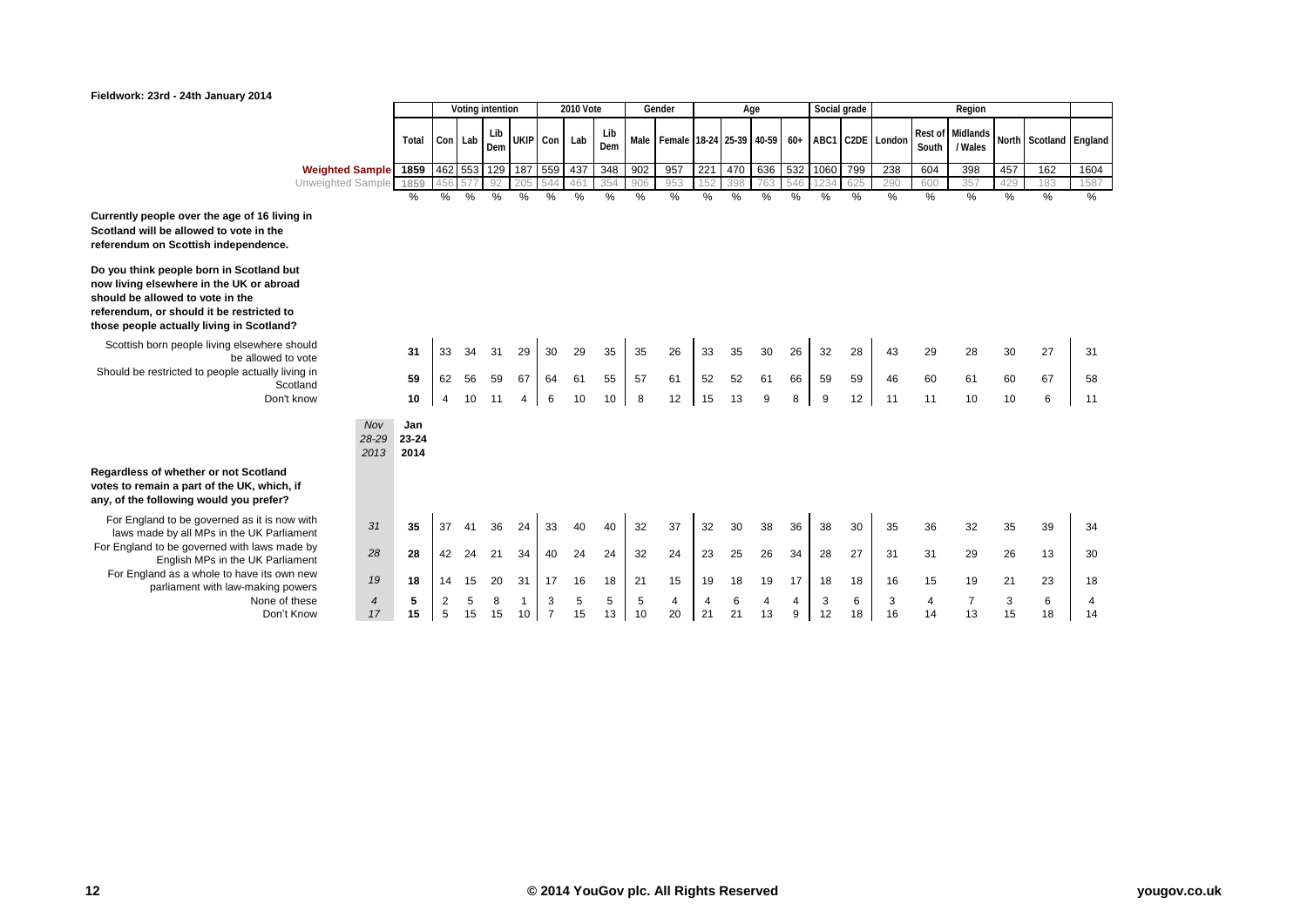

|                                                                                                                                                                                                                                                                                    |                                            |                                            |                                           | Voting intention                                       |                                                        |                                                       | 2010 Vote                                              |                                                   |                                           | Gender                                      |                                                   |                                                        | Age                                                |                                             | Social grade                                            |                                            |                                                        |                                      | Region                                     |                                            |                                                        |                                            |
|------------------------------------------------------------------------------------------------------------------------------------------------------------------------------------------------------------------------------------------------------------------------------------|--------------------------------------------|--------------------------------------------|-------------------------------------------|--------------------------------------------------------|--------------------------------------------------------|-------------------------------------------------------|--------------------------------------------------------|---------------------------------------------------|-------------------------------------------|---------------------------------------------|---------------------------------------------------|--------------------------------------------------------|----------------------------------------------------|---------------------------------------------|---------------------------------------------------------|--------------------------------------------|--------------------------------------------------------|--------------------------------------|--------------------------------------------|--------------------------------------------|--------------------------------------------------------|--------------------------------------------|
|                                                                                                                                                                                                                                                                                    | Total                                      |                                            | Con Lab                                   | Lib<br>Dem                                             | UKIP Con                                               |                                                       | Lab                                                    | Lib<br>Dem                                        |                                           | Male Female 18-24 25-39 40-59 60+           |                                                   |                                                        |                                                    |                                             |                                                         |                                            | ABC1 C2DE London                                       | Rest of<br>South                     | Midlands<br>/ Wales                        |                                            | North Scotland England                                 |                                            |
| <b>Weighted Sample</b>                                                                                                                                                                                                                                                             | 1859                                       |                                            |                                           | 462 553 129 187                                        |                                                        | 559 437                                               |                                                        | 348                                               | 902                                       | 957                                         | 221                                               | 470                                                    | 636                                                |                                             | 532 1060                                                | 799                                        | 238                                                    | 604                                  | 398                                        | 457                                        | 162                                                    | 1604                                       |
| Unweighted Sample                                                                                                                                                                                                                                                                  | 1859                                       | 456                                        |                                           | 92                                                     | 205                                                    | 544                                                   | 461                                                    | 354                                               | 906                                       | 953                                         | 152                                               | 398                                                    | 763                                                | 546                                         |                                                         | 625                                        | 290                                                    | 600                                  | 357                                        | 429                                        | 183                                                    | 1587                                       |
|                                                                                                                                                                                                                                                                                    | $\frac{0}{0}$                              | %                                          | %                                         | %                                                      | %                                                      | $\frac{0}{0}$                                         | %                                                      | %                                                 | %                                         | %                                           | %                                                 | %                                                      | %                                                  | $\%$                                        | %                                                       | %                                          | %                                                      | %                                    | %                                          | %                                          | %                                                      | %                                          |
| Imagine you had the choice, who do you<br>think would be a better Prime Minister of the<br>whole United Kingdom?                                                                                                                                                                   |                                            |                                            |                                           |                                                        |                                                        |                                                       |                                                        |                                                   |                                           |                                             |                                                   |                                                        |                                                    |                                             |                                                         |                                            |                                                        |                                      |                                            |                                            |                                                        |                                            |
| David Cameron                                                                                                                                                                                                                                                                      | 46                                         | 91                                         | 22                                        | 46                                                     | 50                                                     | 76                                                    | 21                                                     | 44                                                | 51                                        | 41                                          | 42                                                | 41                                                     | 43                                                 | 55                                          | 53                                                      | 36                                         | 48                                                     | 52                                   |                                            | 39                                         | 41                                                     | 46                                         |
| Alex Salmond                                                                                                                                                                                                                                                                       | 14                                         | $\overline{1}$                             | 24                                        | 17                                                     | 11                                                     | 5                                                     | 22                                                     | 12                                                | 16                                        | 12                                          | $15\,$                                            | 18                                                     | 16                                                 | 8                                           | 12                                                      | 17                                         | 15                                                     | 8                                    | 15                                         | 16                                         | 29                                                     | 13                                         |
| Don't know                                                                                                                                                                                                                                                                         | 40                                         | $\overline{7}$                             | 54                                        | 37                                                     | 39                                                     | 19                                                    | 56                                                     | 44                                                | 33                                        | 47                                          | 43                                                | 40                                                     | 42                                                 | 37                                          | 35                                                      | 47                                         | 37                                                     | 40                                   | 41                                         | 45                                         | 30                                                     | 41                                         |
| Some European countries are agreeing to<br>each admit a few hundred of the people in<br>the Syrian refugee camps. Do you think the<br>United Kingdom should or should not also<br>agree to admit some refugees from Syria to<br>settle here?<br>Should<br>Should not<br>Don't know | 39<br>47<br>14                             | 33<br>55<br>12                             | 49<br>39<br>12                            | 58<br>28<br>14                                         | 21<br>73<br>6                                          | 29<br>62<br>9                                         | 45<br>43<br>12                                         | 54<br>32<br>15                                    | 43<br>47<br>10                            | 35<br>47<br>18                              | 40<br>33<br>27                                    | 36<br>47<br>17                                         | 43<br>45<br>12                                     | 36<br>55<br>9                               | 45<br>43<br>13                                          | 31<br>53<br>16                             | 43<br>41<br>16                                         | 39<br>45<br>16                       | 33<br>55<br>12                             | 39<br>48<br>13                             | 45<br>43<br>13                                         | 38<br>47<br>14                             |
| How many people from the Syrian refugee<br>camps do you think Britain should agree to<br>admit to this country?<br>[Only went to respondents who think that the<br>UK should agree to admit some refugees from                                                                     |                                            |                                            |                                           |                                                        |                                                        |                                                       |                                                        |                                                   |                                           |                                             |                                                   |                                                        |                                                    |                                             |                                                         |                                            |                                                        |                                      |                                            |                                            |                                                        |                                            |
| Syria to live here; n=802*]<br>Less than 100<br>Between 100 and 249<br>Between 250 and 499<br>Between 500 and 999<br>Between 1000 and 2499<br>Between 2500 and 5000<br>More than 5000<br>Don't know                                                                                | 3<br>8<br>10<br>17<br>11<br>11<br>18<br>22 | 6<br>8<br>17<br>21<br>10<br>11<br>10<br>16 | 3<br>5<br>9<br>14<br>11<br>12<br>23<br>23 | 0<br>14<br>$\overline{2}$<br>12<br>14<br>8<br>22<br>28 | 2<br>22<br>19<br>24<br>0<br>10<br>16<br>$\overline{7}$ | 6<br>$\overline{7}$<br>16<br>23<br>9<br>8<br>13<br>17 | 3<br>$\overline{7}$<br>8<br>11<br>12<br>12<br>24<br>23 | 12<br>$\overline{7}$<br>20<br>9<br>13<br>16<br>22 | 3<br>6<br>9<br>18<br>11<br>11<br>23<br>20 | 4<br>11<br>12<br>16<br>11<br>11<br>12<br>24 | $\overline{2}$<br>15<br>15<br>8<br>10<br>15<br>34 | 5<br>$\overline{7}$<br>13<br>20<br>10<br>9<br>15<br>21 | 3<br>9<br>$\sqrt{5}$<br>18<br>11<br>12<br>23<br>19 | 3<br>10<br>13<br>15<br>13<br>12<br>14<br>20 | 3<br>$\overline{7}$<br>11<br>19<br>11<br>12<br>17<br>20 | 3<br>10<br>10<br>14<br>10<br>8<br>19<br>26 | 2<br>10<br>9<br>19<br>$\overline{7}$<br>10<br>18<br>23 | 9<br>9<br>19<br>11<br>11<br>13<br>24 | 2<br>8<br>11<br>19<br>13<br>13<br>15<br>20 | 3<br>8<br>11<br>15<br>12<br>10<br>20<br>20 | 5<br>$\overline{2}$<br>12<br>11<br>10<br>9<br>30<br>21 | 3<br>9<br>10<br>18<br>11<br>11<br>16<br>22 |